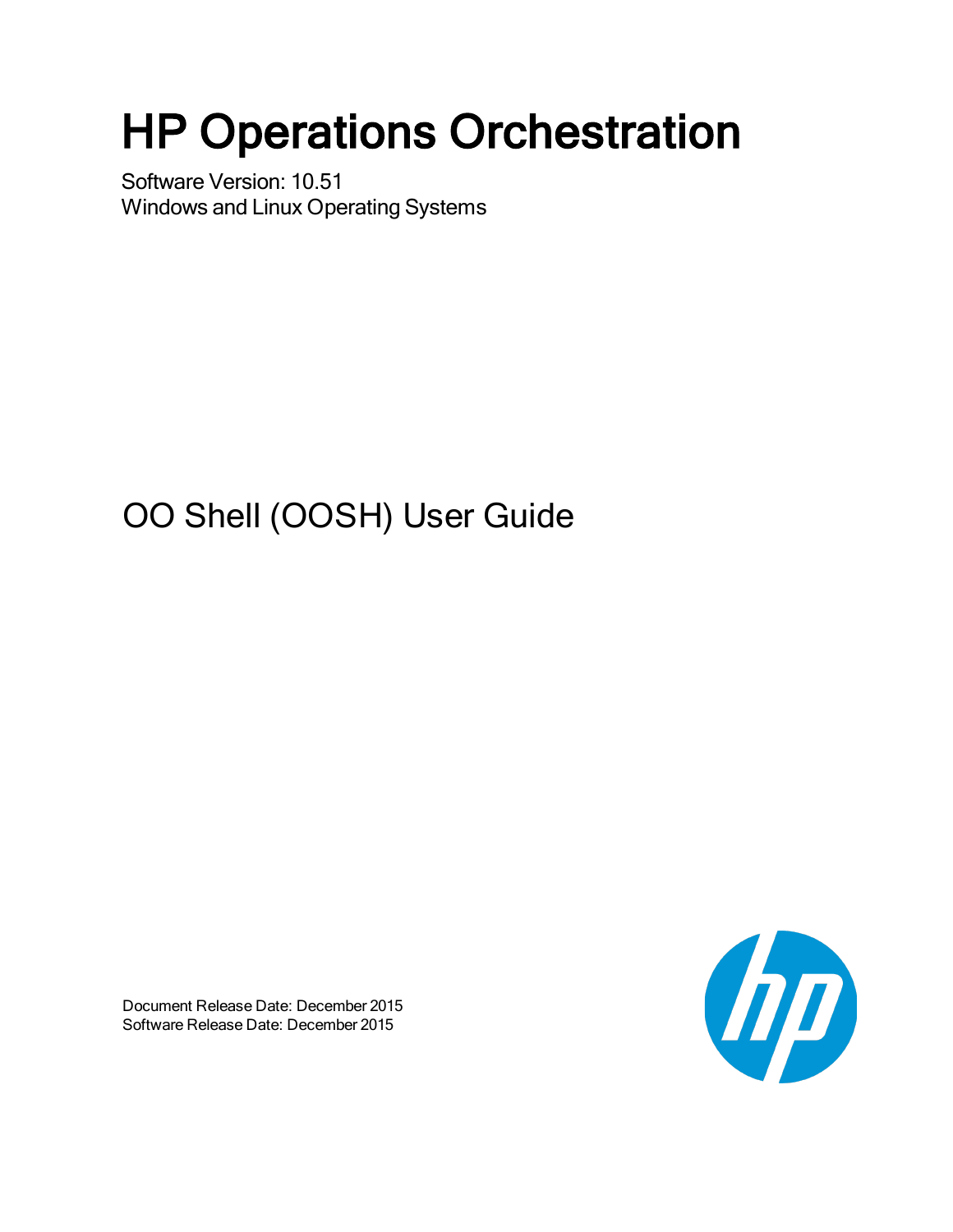# <span id="page-1-1"></span><span id="page-1-0"></span>**Legal Notices**

# **Warranty**

The only warranties for HP products and services are set forth in the express warranty statements accompanying such products and services. Nothing herein should be construed as constituting an additional warranty. HP shall not be liable for technical or editorial errors or omissions contained herein.

<span id="page-1-2"></span>The information contained herein is subject to change without notice.

# **Restricted Rights Legend**

Confidential computer software. Valid license from HP required for possession, use or copying. Consistent with FAR 12.211 and 12.212, Commercial Computer Software, Computer Software Documentation, and Technical Data for Commercial Items are licensed to the U.S. Government under vendor's standard commercial license.

# <span id="page-1-3"></span>**Copyright Notice**

<span id="page-1-4"></span>© Copyright 2015 Hewlett Packard Enterprise Development LP

# **Trademark Notices**

Adobe™ is a trademark of Adobe Systems Incorporated.

Microsoft® and Windows® are U.S. registered trademarks of Microsoft Corporation.

UNIX® is a registered trademark of The Open Group.

This product includes an interface of the 'zlib' general purpose compression library, which is Copyright © 1995-2002 Jean-loup Gailly and Mark Adler.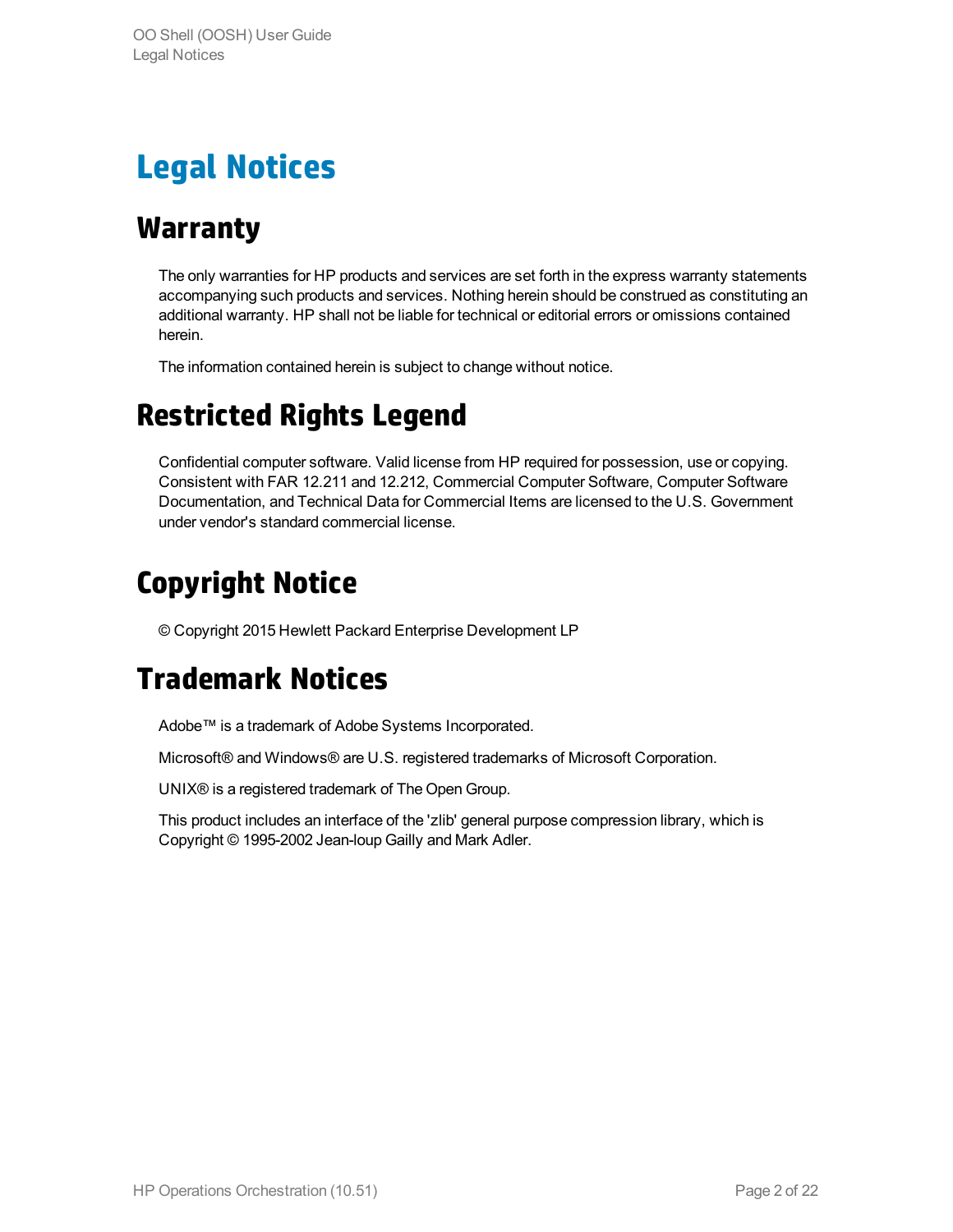# <span id="page-2-0"></span>**Documentation Updates**

The title page of this document contains the following identifying information:

- Software Version number, which indicates the software version.
- Document Release Date, which changes each time the document is updated.
- Software Release Date, which indicates the release date of this version of the software.

To check for recent updates or to verify that you are using the most recent edition of a document, go to: **https://softwaresupport.hp.com**

This site requires that you register for an HP Passport and sign in. To register for an HP Passport ID, go to: **https://hpp12.passport.hp.com/hppcf/createuser.do**

Or click the **the Register** link at the top of the HP Software Support page.

You will also receive updated or new editions if you subscribe to the appropriate product support service. Contact your HP sales representative for details.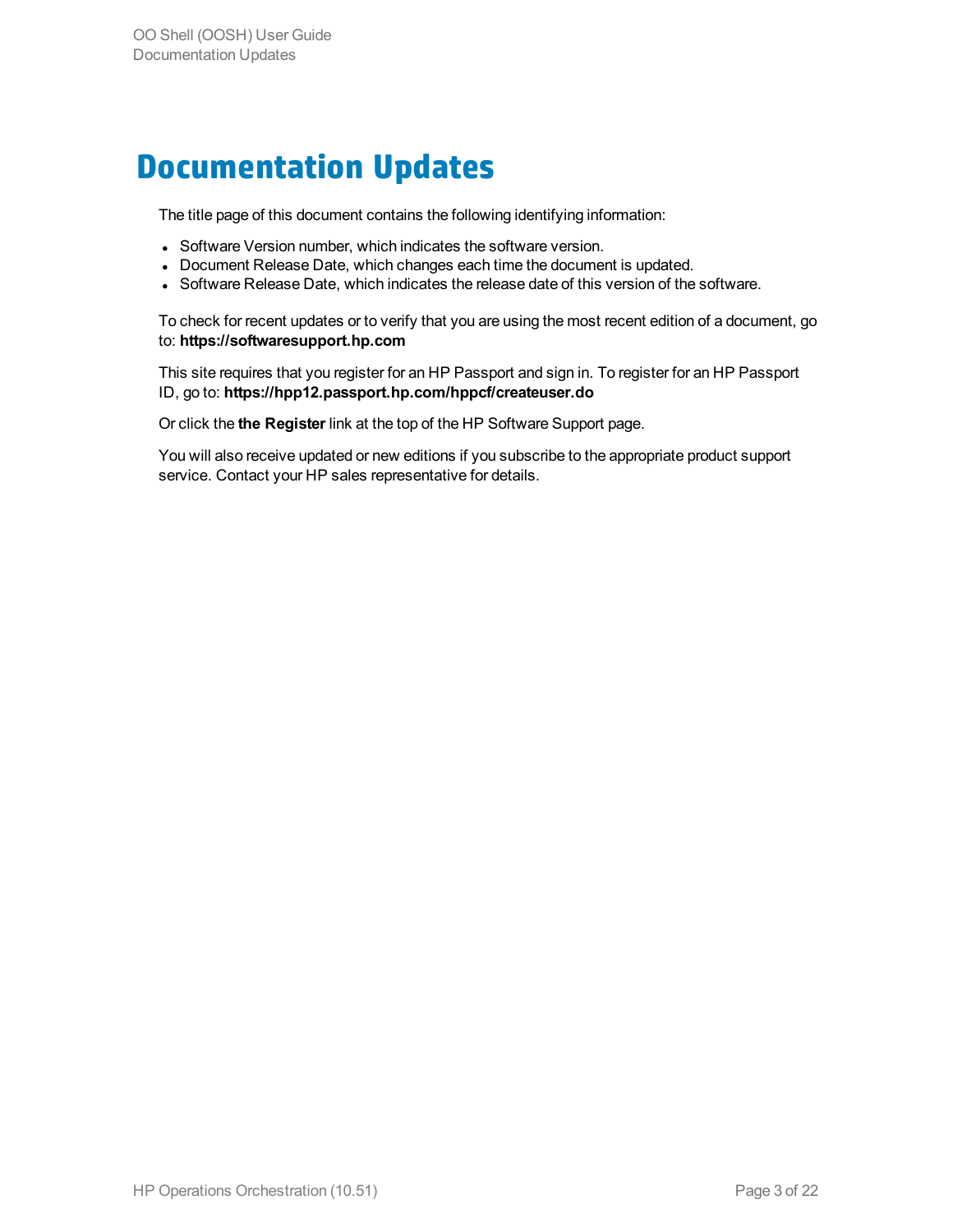# <span id="page-3-0"></span>**Support**

Visit the HP Software Support Online web site at: **https://softwaresupport.hp.com**

This web site provides contact information and details about the products, services, and support that HP Software offers.

HP Software online support provides customer self-solve capabilities. It provides a fast and efficient way to access interactive technical support tools needed to manage your business. As a valued support customer, you can benefit by using the support web site to:

- Search for knowledge documents of interest
- Submit and track support cases and enhancement requests
- Download software patches
- Manage support contracts
- Look up HP support contacts
- Review information about available services
- Enter into discussions with other software customers
- Research and register for software training

Most of the support areas require that you register as an HP Passport user and sign in. Many also require a support contract. To register for an HP Passport ID, go to:

#### **https://hpp12.passport.hp.com/hppcf/createuser.do**

To find more information about access levels, go to:

#### **https://softwaresupport.hp.com/web/softwaresupport/access-levels**

**HP Software Solutions Now** accesses the HPSW Solution and Integration Portal Web site. This site enables you to explore HP Product Solutions to meet your business needs, includes a full list of Integrations between HP Products, as well as a listing of ITIL Processes. The URL for this Web site is **http://h20230.www2.hp.com/sc/solutions/index.jsp**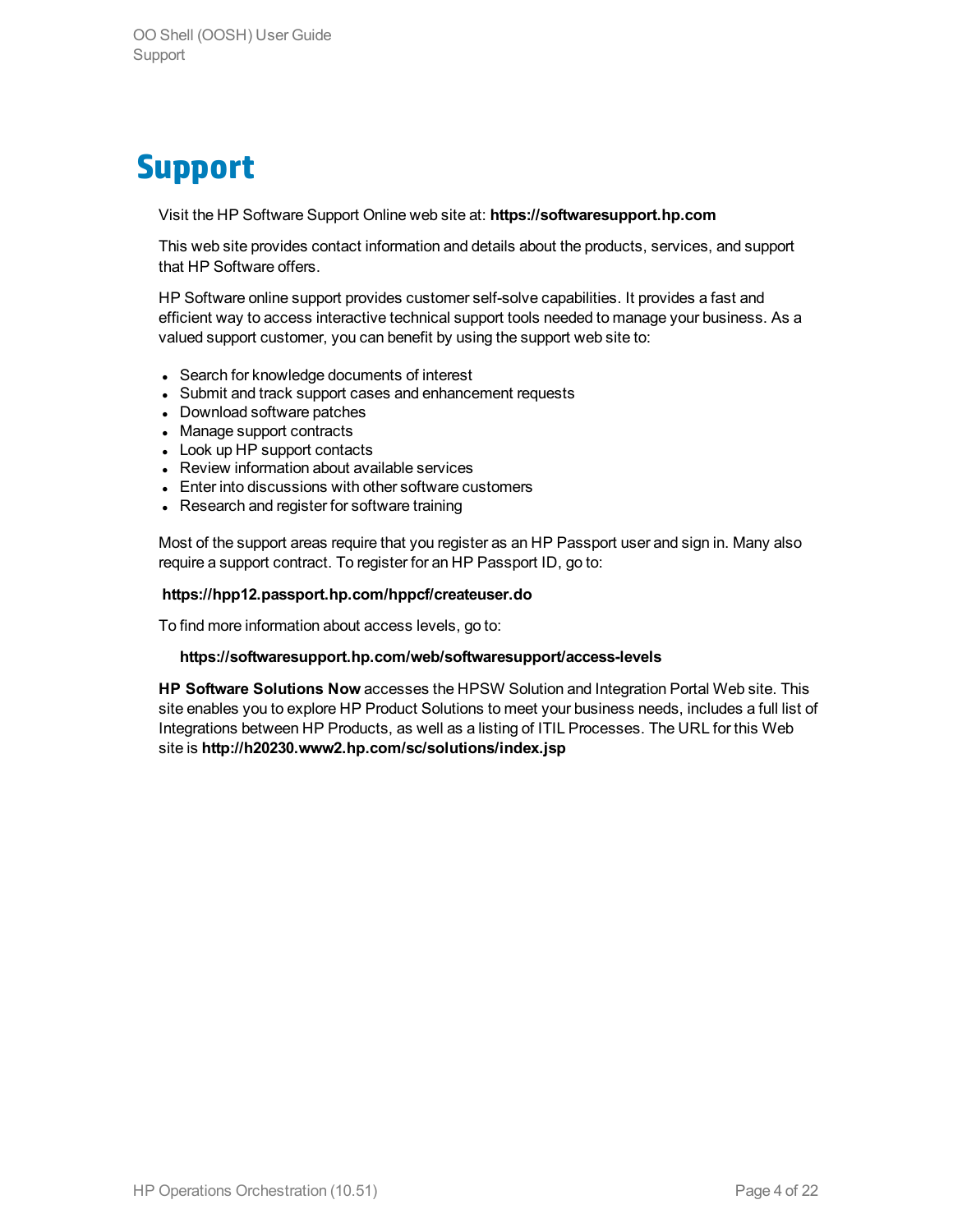# **Contents**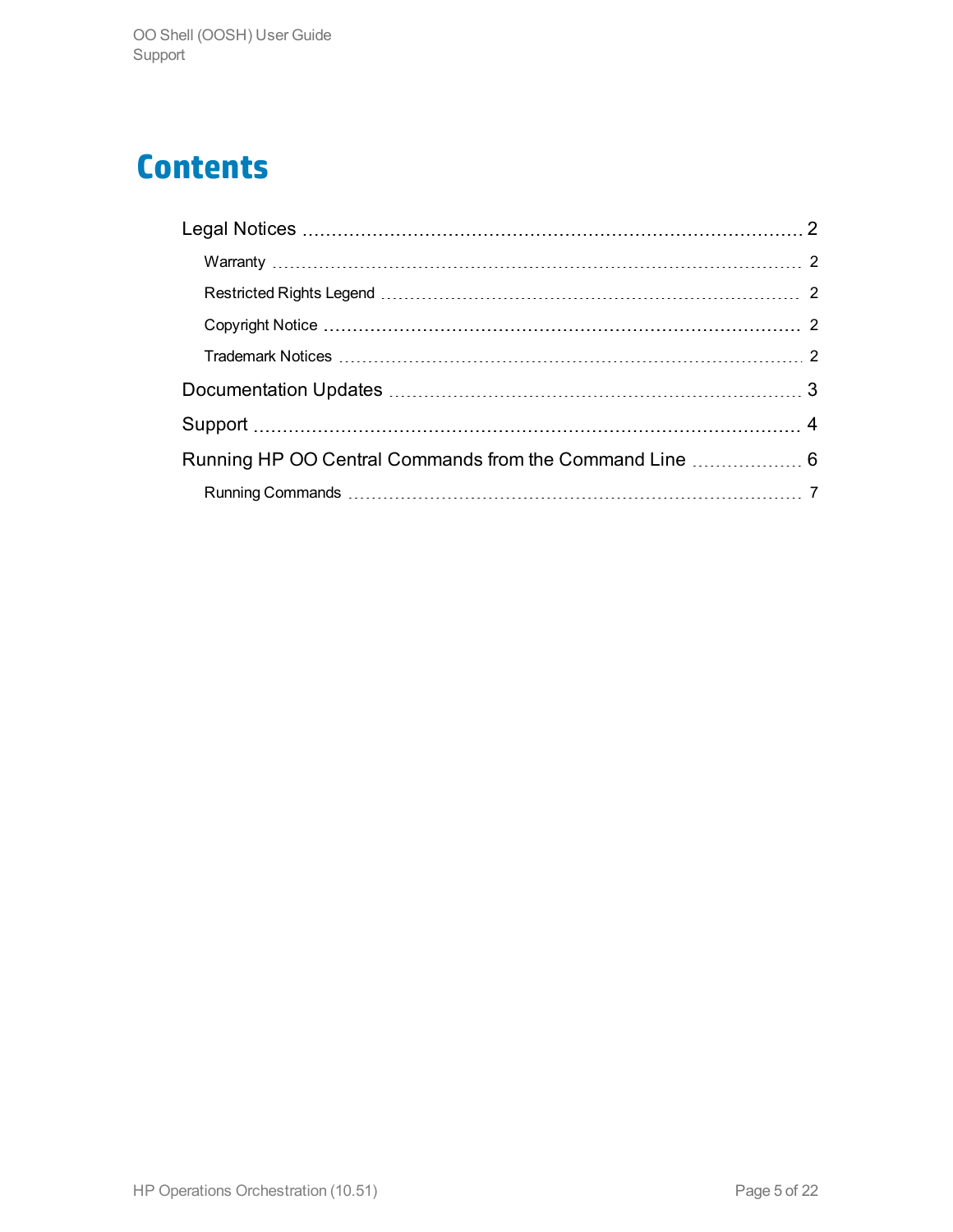# <span id="page-5-0"></span>**Running HP OO Central Commands from the Command Line**

The Operations Orchestration Shell (OOSH) utility lets you run HP OO commands from the command line, instead of from the Central 10.x web interface. This enables you to create scripts to run commands, to automate your HP OO processes.

You can perform actions such as:

- $\cdot$  Run flows
- Deploy content packs
- Manage files import, upload, delete, and so on
- Display flow information
- Manage system configuration



The OOSH utility is located under **<installation path>\central\bin** and **<installation path>\ras\bin**.

**Note:** Users invoking commands from the OOSH utility must have the relevant Central permissions (otherwise, they will face "Unauthorized" errors).

**Note:** If you used to work with **RSFlowInvoke** and **JRSFlowInvoke** with HP OO 9.x, note that this is the alternative for HP OO 10.x.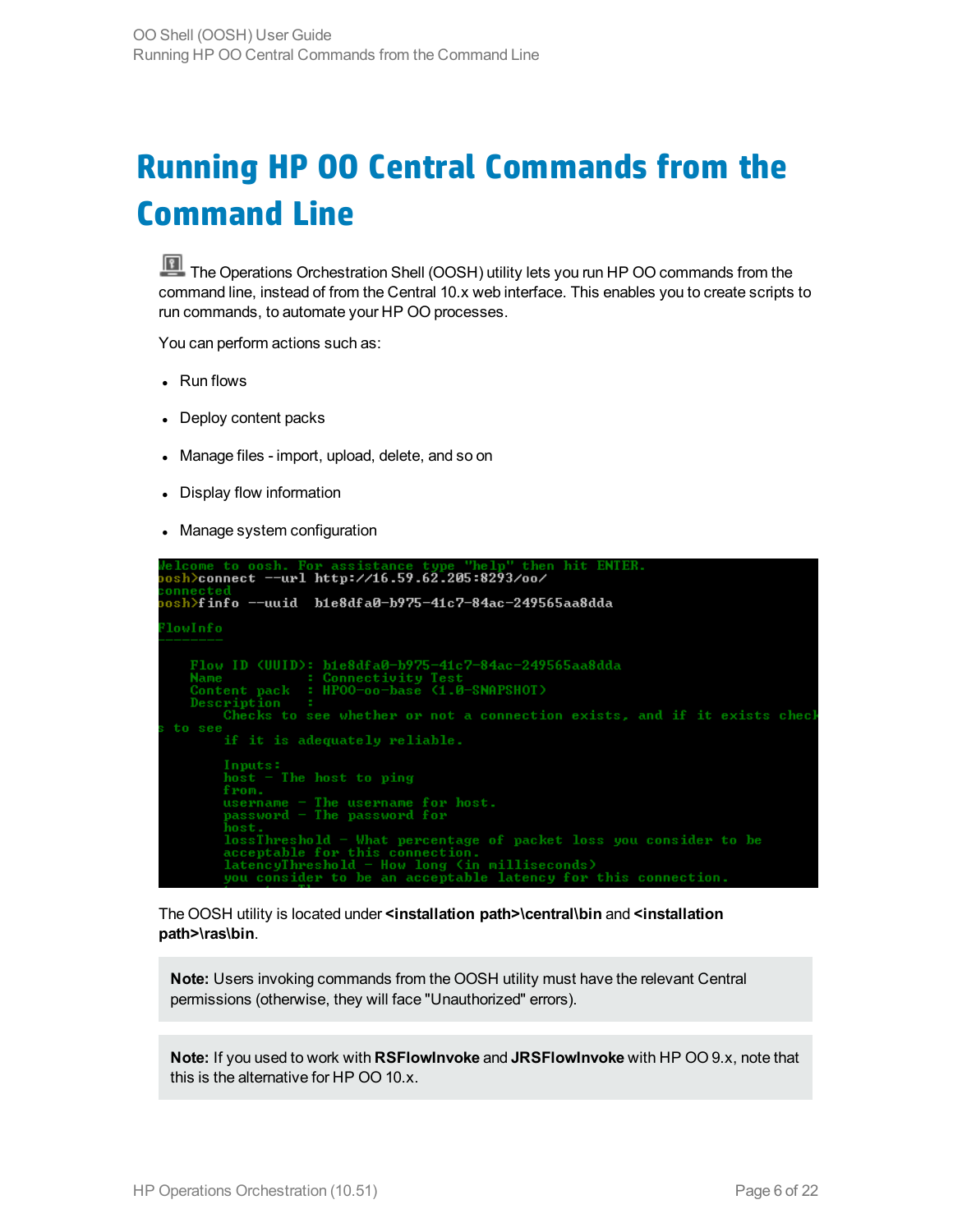# <span id="page-6-0"></span>**Running Commands**

You can run commands within the OOSH utility or from a normal prompt/shell.

- 1. Do one of the following:
	- In an installation of HP OO, navigate to **<installation path>\central\bin** or **<installation path>\ras\bin**, and run the **oosh.bat** executable file for the Windows operating system or the **oosh.sh** executable file for the Linux operating system.
	- To run commands from a normal prompt/shell, type:  $c:\hbox{open}$  central \bin> oosh.bat <command>.
- 2. Type the command in the following format:

```
<commandName> --<parameterName1> <parameterValue1>
--<parameterName2> <parameterValue2>
```
For example, when running commands from a normal prompt/shell, type:

```
c:\hpoo\central\bin> oosh.bat trigger --uuid ABC --user ABC --password ABC --url
ABC
```
The sections below describe how to perform some common functions using OOSH. See the [reference](#page-10-0) section for a complete list of commands that can be used with the OOSH utility and the options that can be used with each command.

## **Connect to a Central 10.x server**

If you are running commands in the OOSH utility's shell interface, you can use the connect command to connect to the Central 10.x server.

If the connection is successful, consequent commands will use it (until you exit OOSH or the Central session times out).

All other commands support basic connection properties: url, user, password.This enables you to invoke them directly from the command line without using the connect command first.

**Note:** It is possible to specify the user name (with the user property) without specifying the password (with the password) property. You will be prompted for the password upon making the connection.

Note also that in a multi-LDAP environment, you should enter the user name in the following format: **domain\username**. If you enter the user name without a domain, OOSH will try to authenticate the user with the default LDAP first and if this fails, will to authenticate within the HP OO internal domain.

The connect command has more options. It also allows connection via an HTTP proxy.

For a complete list of all the options you can use with the connect command, see the [reference](#page-10-0) section or type help connect in the command line.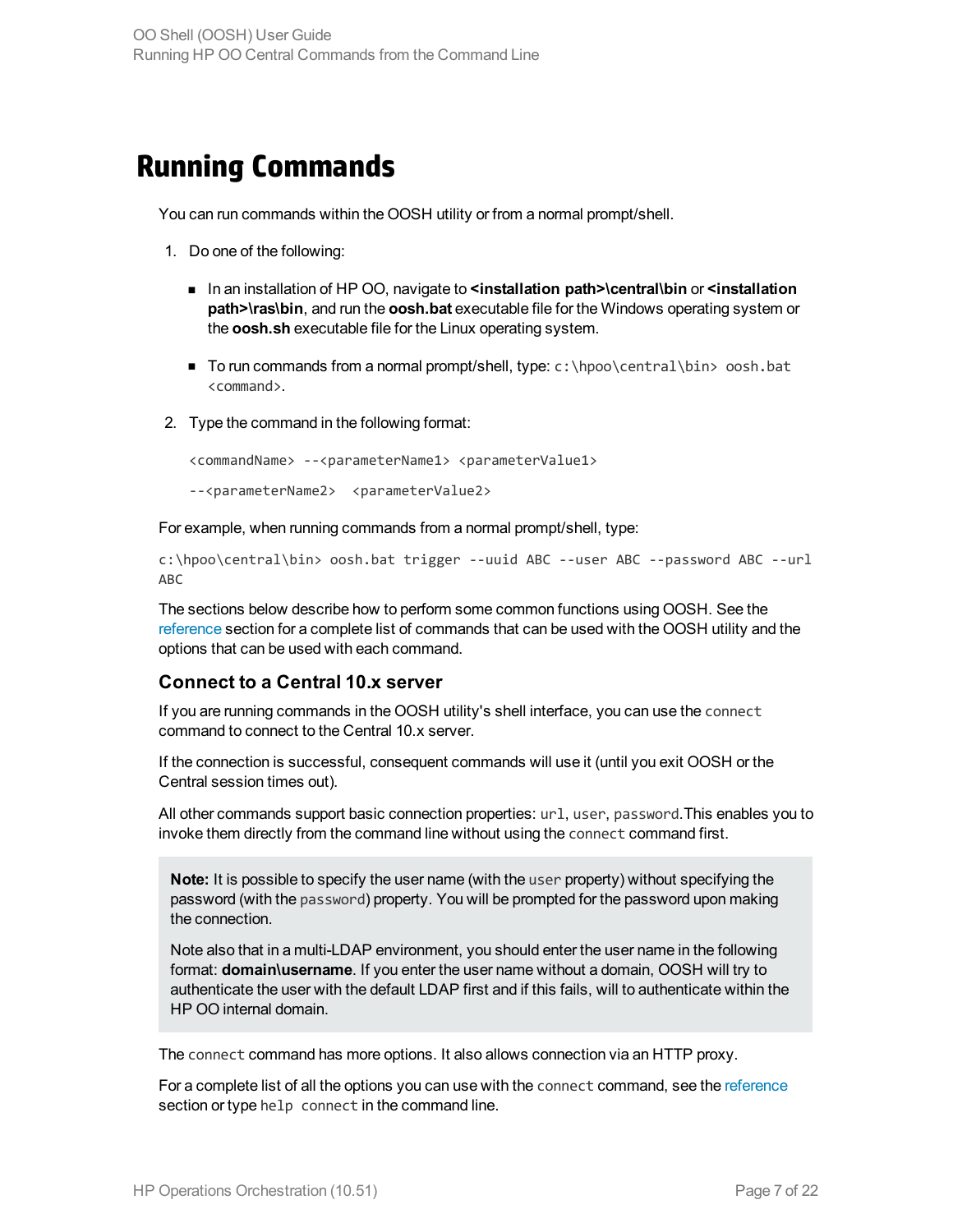- 1. Double-click the oosh.bat batch file, to start the OOSH utility.
- 2. In the command line, type (for example):

connect --url <Central server URL>

3. Press the **Enter** key.

If the connection is successful, the command line displays:

Connected

#### **Display information about a flow**

1. In the command line of the OOSH utility, type:

finfo --uuid <the UUID of the flow>

**Note:** The UUID of the flow is displayed in the Flow Library information pane.

2. Press the **Enter** key.

The flow information is displayed in the command line.

#### **Run a flow**

With the trigger command, you can use the options --user, --password, --url, and so on. For a complete list of all the options you can use with the trigger command, see the [reference](#page-10-0) section or type help trigger in the command line.

1. In the command line of the OOSH utility, type (for example):

```
trigger --uuid <the UUID of the flow>
```
2. Press the **Enter** key.

#### **Deploy a content pack**

This command will only work if there is an active connection to a Central 10.x server. For a complete list of all the options you can use with the deploy command, see the [reference](#page-10-0) section or type help deploy in the command line.

1. In the command line of the OOSH utility, type (for example):

```
deploy --url <URL of OO Central> --files <comma-separated list of files to
deploy>
```
2. Press the **Enter** key.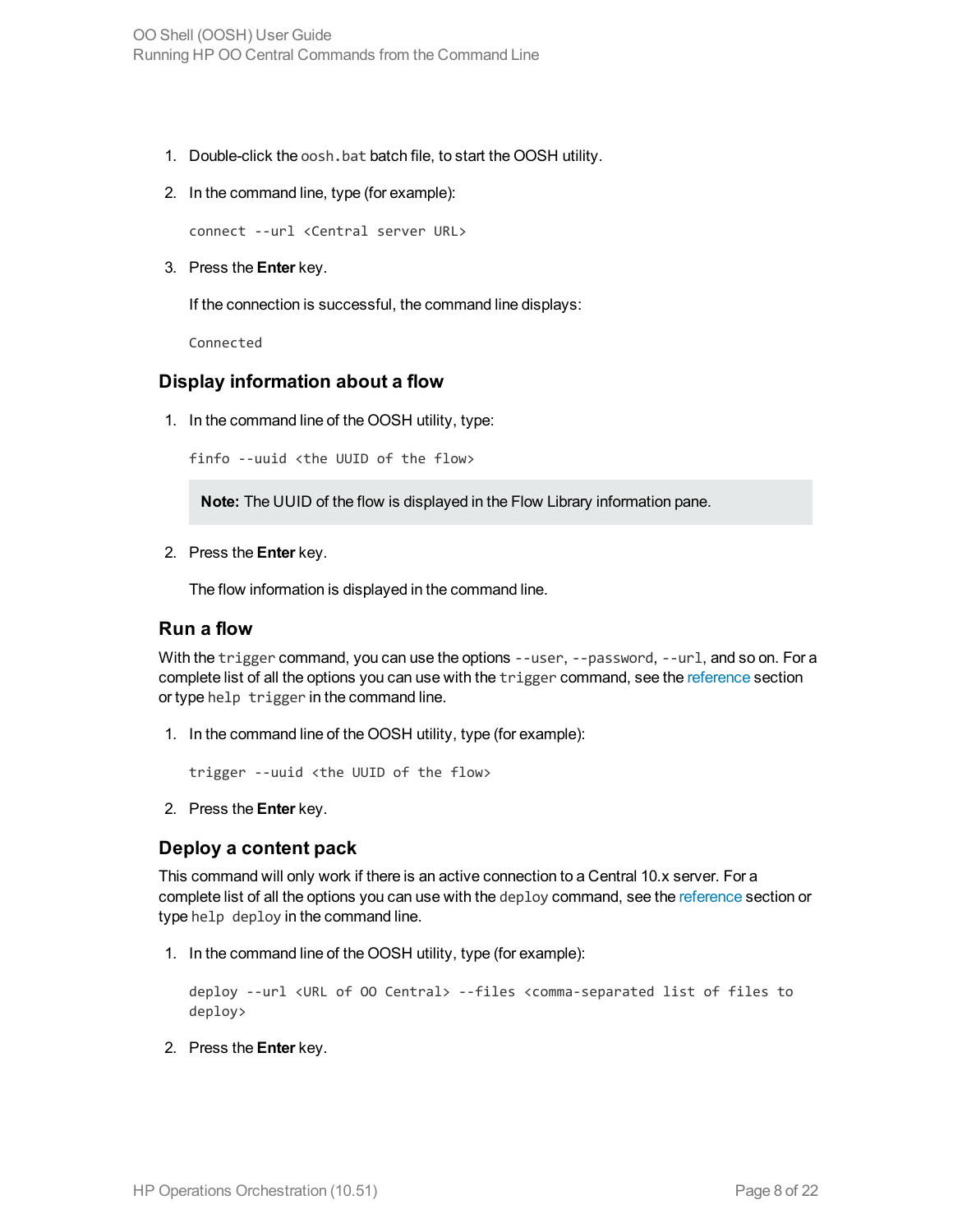## **Display help about the OOSH utility**

To display a list and description of all available commands in the OOSH utility, type:

help

To display help about a particular command, type:

help <command>

For example:

help trigger

### **Create a script to run HP OO commands from the OOSH utility**

- 1. To create a script, write a simple text file with the OOSH commands that you want to run. Write each command on a separate line, in the sequence that you want the commands to run.
- 2. To run the script, either set OOSH as its parser (Linux only, see the details below), or use the script command in OOSH. For example:

script --file <path to script>

### **Add OOSH as the parser of an executable file**

In Linux only, it is also possible to add OOSH as the parser of an executable file.

1. For example, create script-a:

#!/<install-dir>/oosh

<command-sequence>

2. Chmod the file:

chmod 755 script-a

3. Run it from the command line:

./script-a

# **Configure how the X-Frame-Options response header is added to outgoing responses**

This lets you configure whether or not a browser will be allowed to render a page in a <frame>, <iframe> or <object>. You can use this to avoid clickjacking attacks, by ensuring that your content is not embedded into other sites.

**Note:** Some versions of Chrome ignore the **X-Frame-Options** response header.

Available values for the **xframe.options.mode** key are: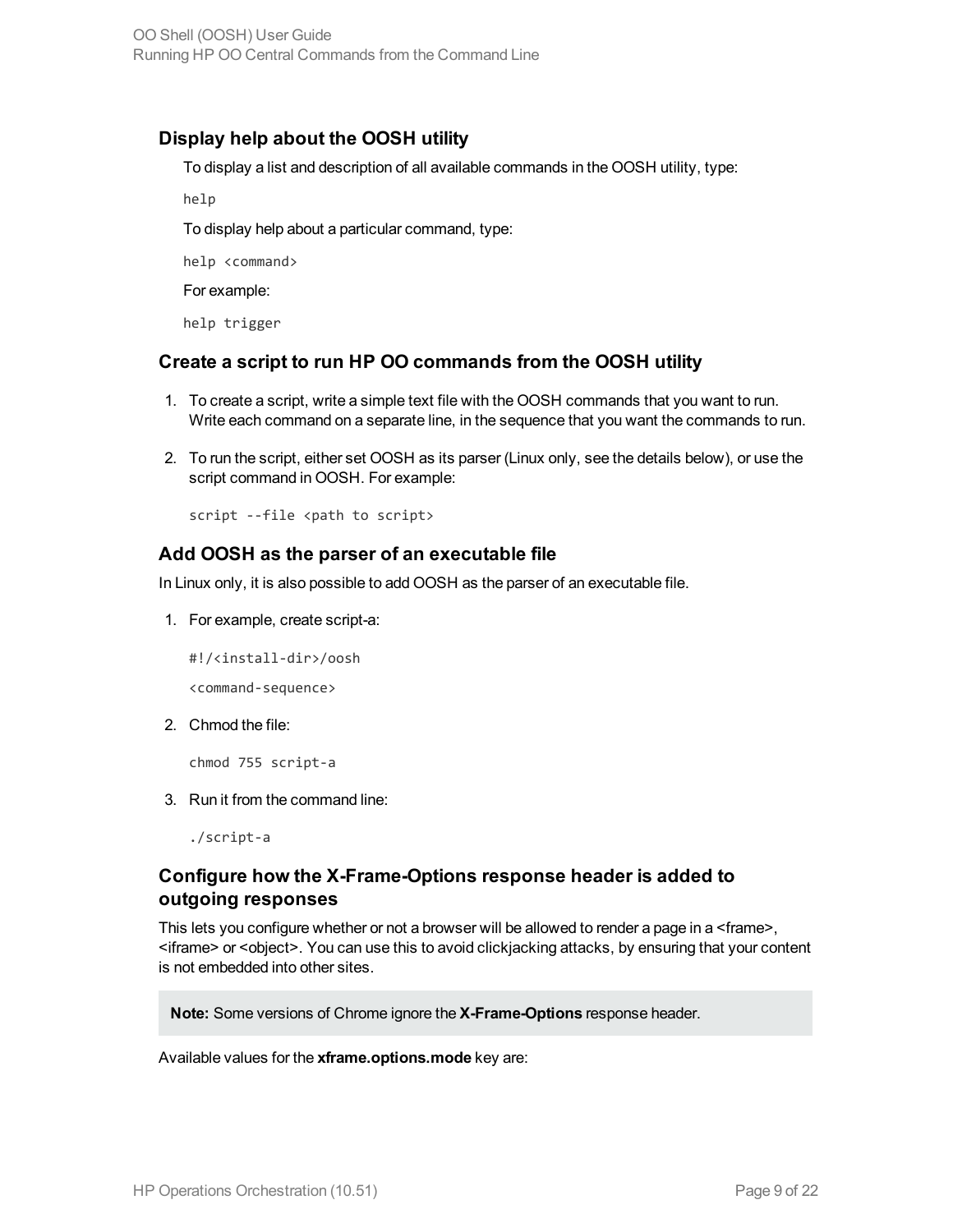- **SAMEORIGIN** only web pages containing iframes that come from the same URI as OO will be allowed. This is the default value. If you are using HP OO embedded in a browser, you may need to change this.
- <sup>l</sup> **DENY**
- **NONE** no **X-Frame-Options** response header will be used.
- **ALLOW-FROM** you can specify the specific URI from which the frames will be allowed.

If the value for **xframe.options.mode** is **ALLOW-FROM**, you must also add the **xframe.options.allow.from** key to specify the URI.

**Note:** Some versions of Chrome ignore the **ALLOW-FROM** value. Therefore, it is not recommended to use it.

1. In the command line of the OOSH utility, type (for example):

```
set-sys-config --key xframe.options.mode --value DENY
set-sys-config --key xframe.options.mode --value ALLOW-FROM --key
xframe.options.allow.from --value http://www.example.com
```
2. Press the **Enter** key.

### **Enable flows to run interactively from other applications**

This configuration item lets you run flows interactively from other applications, such as BSM.

1. In the command line of the OOSH utility, type (for example):

```
set-sys-config --key headless.interactivity --value true
```
2. Press the **Enter** key.

### **Tell Central whether to trust all valid certificates from secured LDAP servers**

When this configuration item is enabled, Central will trust any valid certificate from a secured LDAP server. There will be no need for you to add it to the **client.truststore**.

When this is not enabled, you will need to add the certificates from the LDAP servers used for LDAP authentication to the **client.trustore**. Central will not trust them otherwise.

1. In the command line of the OOSH utility, type (for example):

set-sys-config --key ldaps.trustAllCertificates.isEnabled --value true

2. Press the **Enter** key.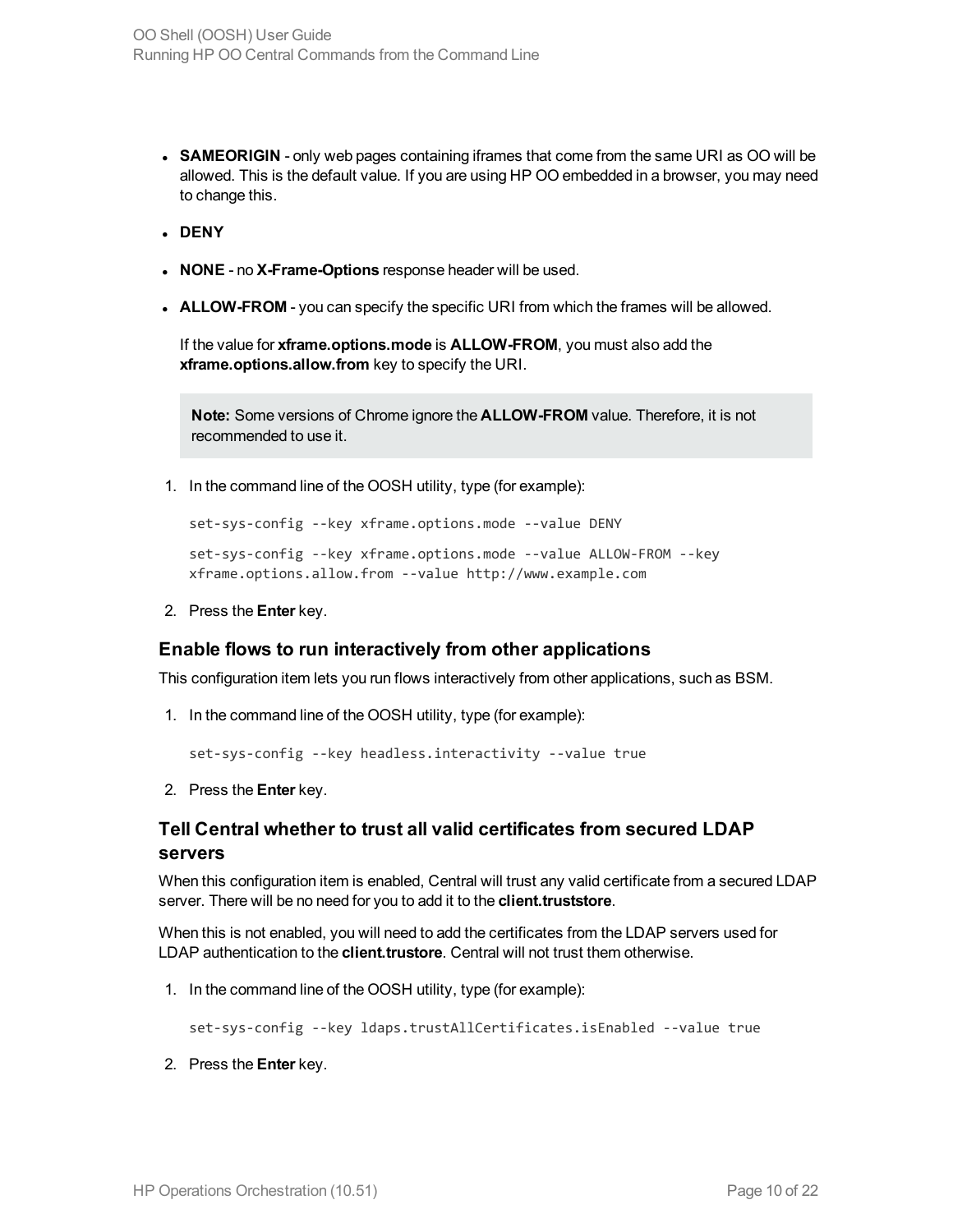# <span id="page-10-0"></span>**Reference Material**

# **Available commands for the OOSH utility**

### **connect**

| <b>Argument</b> | <b>Description</b>                                                                                            | <b>Default</b><br><b>Value/Behavior</b>                                                                                                                                                                                   | <b>Required</b> |
|-----------------|---------------------------------------------------------------------------------------------------------------|---------------------------------------------------------------------------------------------------------------------------------------------------------------------------------------------------------------------------|-----------------|
|                 | Connects to an OO 10.x<br>Central server                                                                      |                                                                                                                                                                                                                           |                 |
| --url           | URL of OO 10.x Central                                                                                        |                                                                                                                                                                                                                           | Yes             |
| --user          | OO Central user name<br>In a multi-LDAP environment,<br>enter the user name in the<br>format domain\username. | If you enter the user<br>name without a<br>domain, OOSH will try<br>to authenticate the<br>user with the default<br>LDAP first, and if this<br>fails, will try to<br>authenticate within the<br>HP OO internal<br>domain. | No              |
| --password      | OO Central password                                                                                           |                                                                                                                                                                                                                           | <b>No</b>       |
| --proxyhost     | http proxy host to connect<br>through                                                                         |                                                                                                                                                                                                                           | No              |
| --proxyport     | http proxy port to connect<br>through                                                                         | 8080                                                                                                                                                                                                                      | <b>No</b>       |
| --proxyuser     | http proxy user to connect<br>with                                                                            |                                                                                                                                                                                                                           | No              |
| --proxypassword | http proxy password to<br>connect with                                                                        |                                                                                                                                                                                                                           | <b>No</b>       |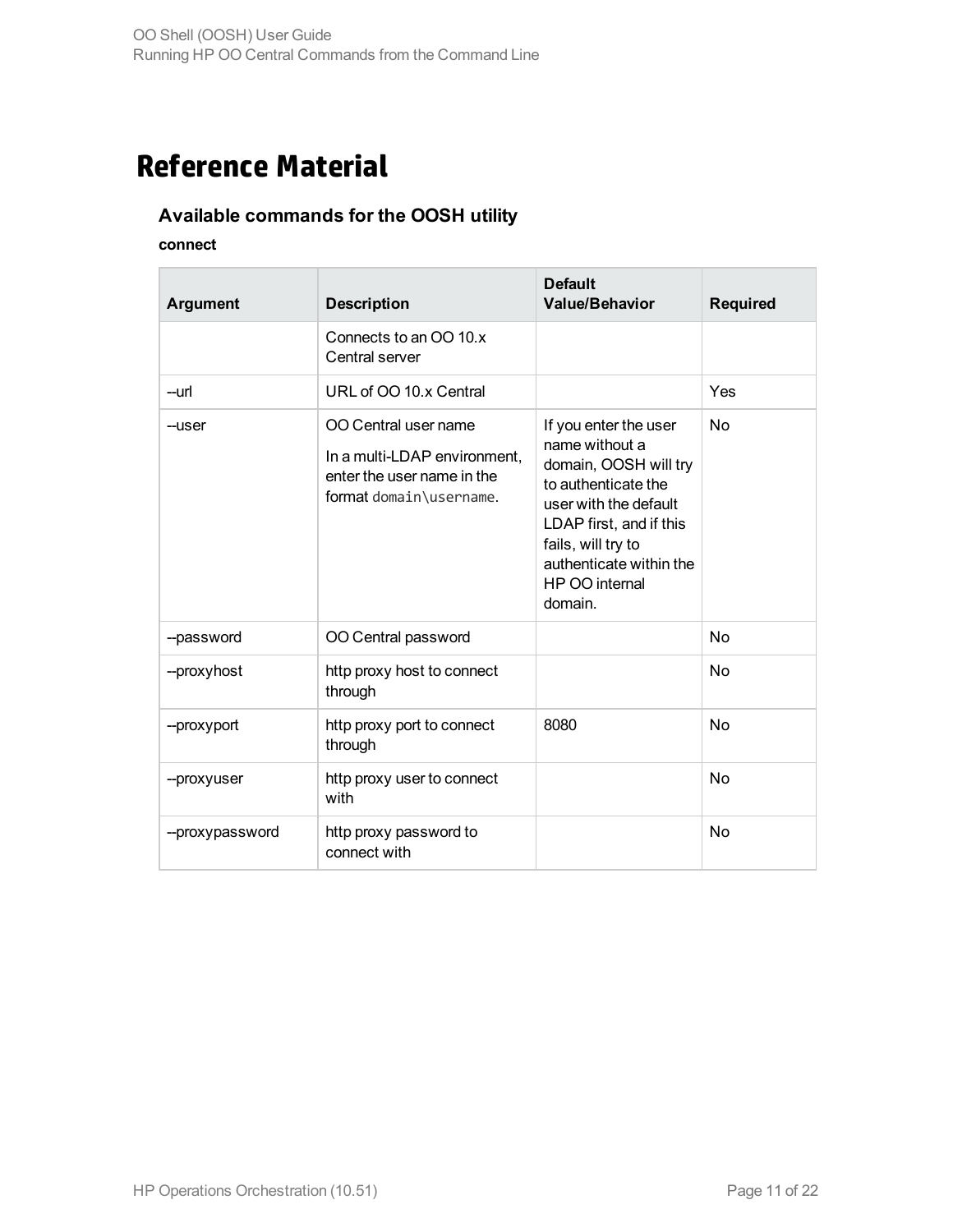### **deploy**

|            | Deploys a content pack<br>(requires an active<br>connection)                                                 |                                                                                  |
|------------|--------------------------------------------------------------------------------------------------------------|----------------------------------------------------------------------------------|
| --url      | URL of OO 10.x Central                                                                                       | Yes, unless<br>already<br>connected to<br>Central with<br>the connect<br>command |
| --user     | OO Central user name<br>In a multi-LDP environment,<br>enter the user name in the<br>format domain\username. | No.                                                                              |
| --password | OO Central password                                                                                          | No.                                                                              |
| --files    | Comma-separated list of<br>content packs to deploy                                                           | Yes                                                                              |

#### **disconnect**

| Disconnects from the OO 10.x<br>Central server |  |
|------------------------------------------------|--|
|                                                |  |

# **trigger**

|            | Runs a flow                                                                                                  |                                                                                  |
|------------|--------------------------------------------------------------------------------------------------------------|----------------------------------------------------------------------------------|
| --url      | URL of OO 10.x Central                                                                                       | Yes, unless<br>already<br>connected to<br>Central with<br>the connect<br>command |
| --user     | OO Central user name<br>In a multi-LDP environment,<br>enter the user name in the<br>format domain\username. | N <sub>o</sub>                                                                   |
| --password | OO Central password                                                                                          | No                                                                               |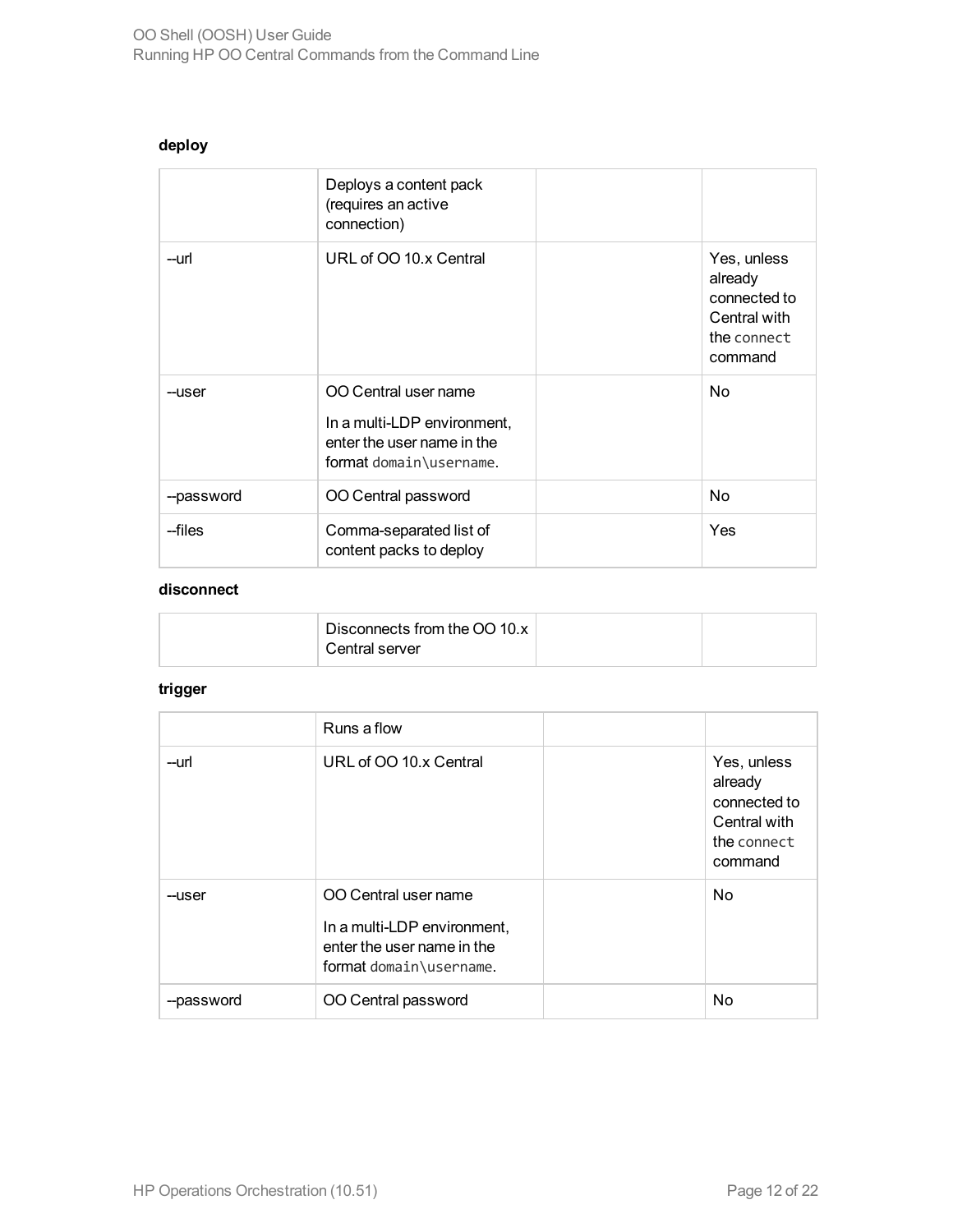| UUID of the flow to run. For<br>--uuid<br>example, cd38b579-4220-<br>4fa5-bafd-78d67f73eb6f                                                                                                                                                                                                                                                                                                                                                                                                                                     |
|---------------------------------------------------------------------------------------------------------------------------------------------------------------------------------------------------------------------------------------------------------------------------------------------------------------------------------------------------------------------------------------------------------------------------------------------------------------------------------------------------------------------------------|
| --inputs<br>Comma-separated key=value<br>map of the flow inputs. For<br>example,<br>key1=value1, key2=value2<br>Note: If the input value<br>contains white spaces, and<br>you are using a Windows<br>command, you need to use<br>\" to escape the quotes.<br>For example:<br>--inputs \"title=my<br>title, message=my<br>message\"<br>If you open the OOSH<br>command line (by running<br>oosh.bat without<br>arguments), you can use<br>regular quotes. For<br>example:<br>--inputs "title=my<br>title, message=my<br>message" |

### **track**

|            | Shows information about a<br>specific execution (tracking)                                                   |                                                                                  |
|------------|--------------------------------------------------------------------------------------------------------------|----------------------------------------------------------------------------------|
| --url      | URL of OO 10.x Central                                                                                       | Yes, unless<br>already<br>connected to<br>Central with<br>the connect<br>command |
| --user     | OO Central user name<br>In a multi-LDP environment,<br>enter the user name in the<br>format domain\username. | No.                                                                              |
| --password | OO Central password                                                                                          | <b>No</b>                                                                        |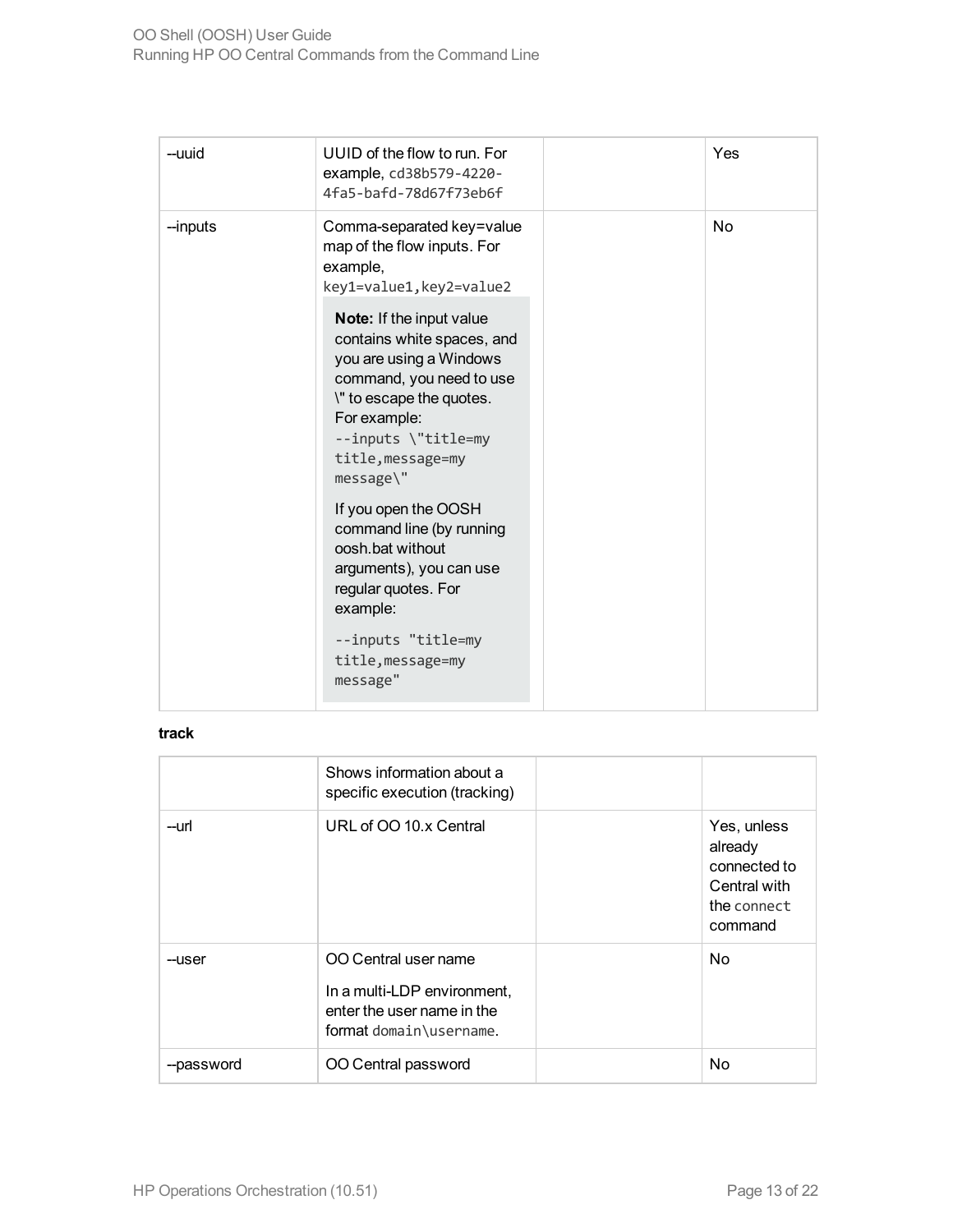| $-i$ d     | Execution id                                                                                                                                             |     | Yes |
|------------|----------------------------------------------------------------------------------------------------------------------------------------------------------|-----|-----|
| --property | Displays a specific property<br>(default: all). Available<br>properties: executionId,<br>executionName, status,<br>resultStatusType,<br>resultStatusName | all | No  |

### **finfo,flow-info**

|            | Displays information about a<br>specific flow run                                                                           |     |                                                                                  |
|------------|-----------------------------------------------------------------------------------------------------------------------------|-----|----------------------------------------------------------------------------------|
| --url      | URL of OO 10.x Central                                                                                                      |     | Yes, unless<br>already<br>connected to<br>Central with<br>the connect<br>command |
| --user     | OO Central user name<br>In a multi-LDP environment,<br>enter the user name in the<br>format domain\username.                |     | N <sub>o</sub>                                                                   |
| --password | OO Central password                                                                                                         |     | N <sub>o</sub>                                                                   |
| --property | Displays a specific property<br>(default: all). Available<br>properties: id, name, path,<br>description, cpName,<br>version | all | N <sub>o</sub>                                                                   |

### **lcp, list-content-packs**

|       | Lists all currently deployed<br>content packs in the<br>connected server |                                                                                  |
|-------|--------------------------------------------------------------------------|----------------------------------------------------------------------------------|
| --url | URL of OO 10.x Central                                                   | Yes, unless<br>already<br>connected to<br>Central with<br>the connect<br>command |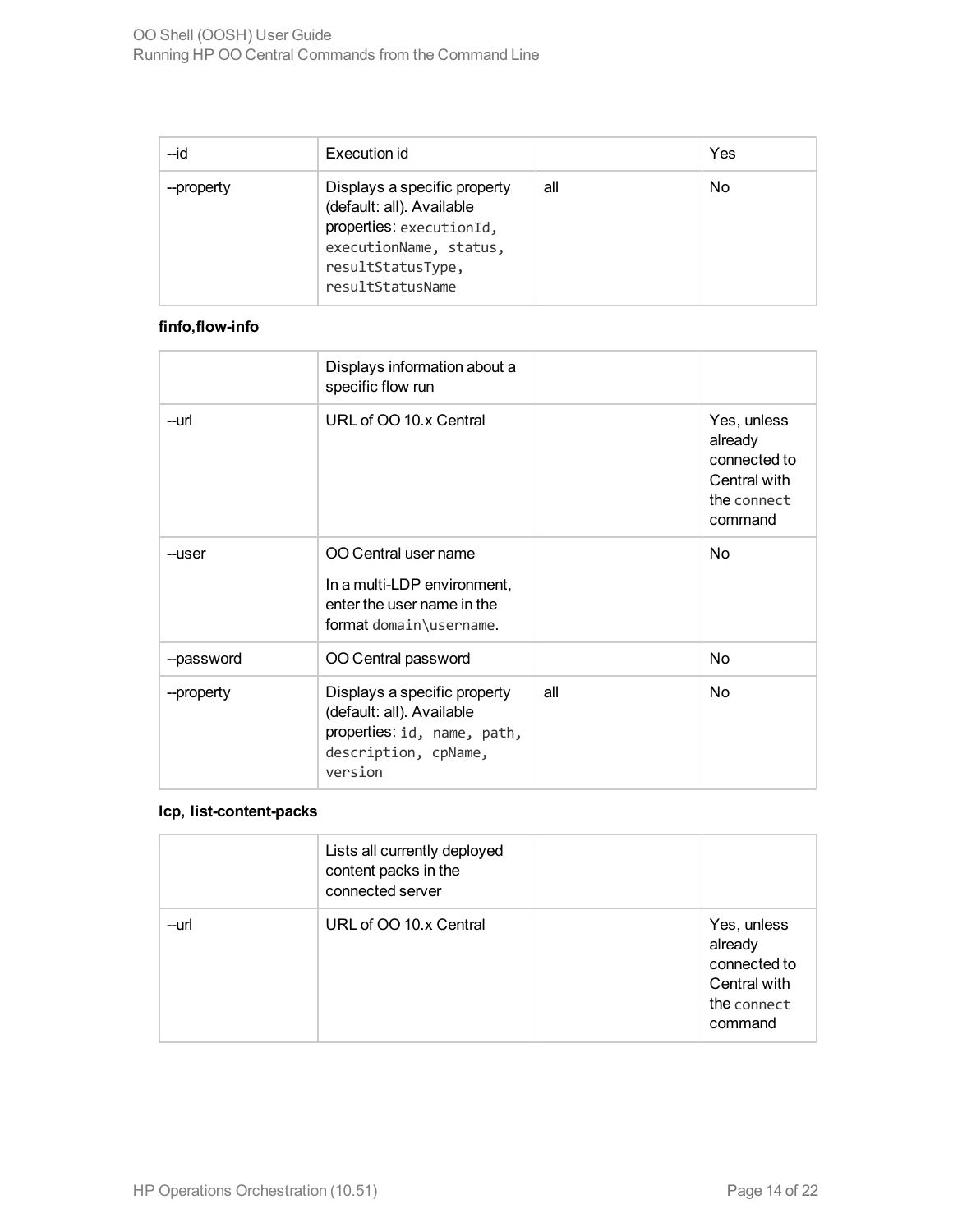| --user     | OO Central user name                                                                 | No |
|------------|--------------------------------------------------------------------------------------|----|
|            | In a multi-LDP environment,<br>enter the user name in the<br>format domain\username. |    |
| --password | OO Central password                                                                  | No |

### **lsc, list-sys-config**

|            | Lists the system configuration                                                                               |                                                                                  |
|------------|--------------------------------------------------------------------------------------------------------------|----------------------------------------------------------------------------------|
| --url      | URL of OO 10.x Central                                                                                       | Yes, unless<br>already<br>connected to<br>Central with<br>the connect<br>command |
| --user     | OO Central user name<br>In a multi-LDP environment,<br>enter the user name in the<br>format domain\username. | N <sub>o</sub>                                                                   |
| --password | OO Central password                                                                                          | N <sub>o</sub>                                                                   |
| --key      | Lets you request the value of a<br>specific key only                                                         | N <sub>o</sub>                                                                   |

### **license-file-import**

|            | Install an enterprise license<br>from a file                                                                 |                                                                                  |
|------------|--------------------------------------------------------------------------------------------------------------|----------------------------------------------------------------------------------|
| --url      | URL of OO 10.x Central                                                                                       | Yes, unless<br>already<br>connected to<br>Central with<br>the connect<br>command |
| --user     | OO Central user name<br>In a multi-LDP environment,<br>enter the user name in the<br>format domain\username. | No.                                                                              |
| --password | OO Central password                                                                                          | N <sub>o</sub>                                                                   |
| --file     | The full path to the license file,<br>with "dat" extension                                                   | Yes                                                                              |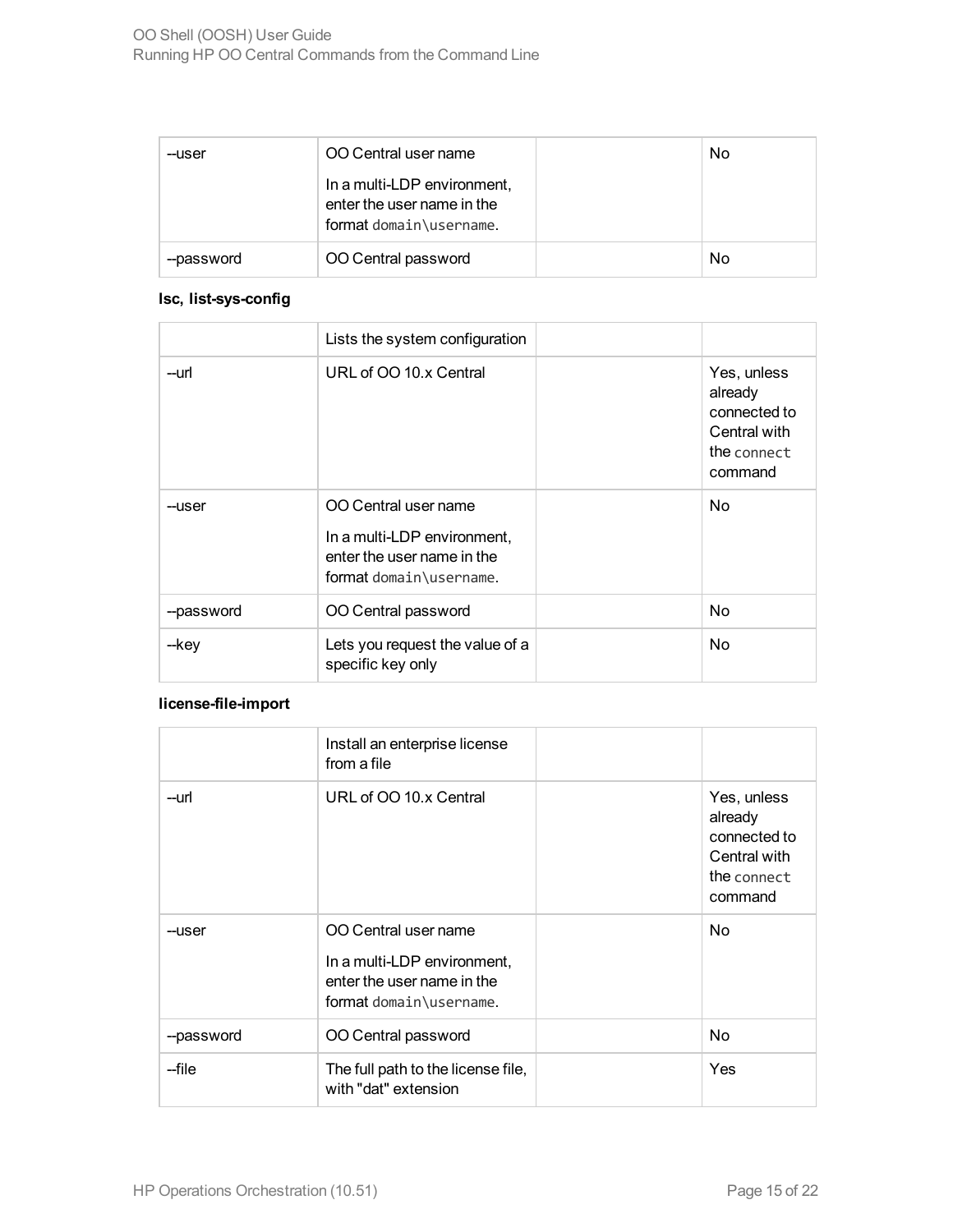#### **license-report**

|            | Displays details of the current<br>license. For example, the<br>number of days left in a trial<br>period.    |                                                                                  |
|------------|--------------------------------------------------------------------------------------------------------------|----------------------------------------------------------------------------------|
| --url      | URL of OO 10.x Central                                                                                       | Yes, unless<br>already<br>connected to<br>Central with<br>the connect<br>command |
| --user     | OO Central user name<br>In a multi-LDP environment,<br>enter the user name in the<br>format domain\username. | No.                                                                              |
| --password | OO Central password                                                                                          | No                                                                               |

#### **ssc, set-sys-config**

|            | Sets the system configuration                                                                                |              |                                                                                  |
|------------|--------------------------------------------------------------------------------------------------------------|--------------|----------------------------------------------------------------------------------|
| --url      | URL of OO 10.x Central                                                                                       |              | Yes, unless<br>already<br>connected to<br>Central with<br>the connect<br>command |
| --user     | OO Central user name<br>In a multi-LDP environment,<br>enter the user name in the<br>format domain\username. |              | N <sub>o</sub>                                                                   |
| --password | OO Central password                                                                                          |              | N <sub>o</sub>                                                                   |
| --key      | System configuration key<br>See the keys in the table below.                                                 |              | Yes                                                                              |
| --value    | System configuration value                                                                                   | empty string | No                                                                               |

Some useful keys for the **ssc**, **set-sys-config** command: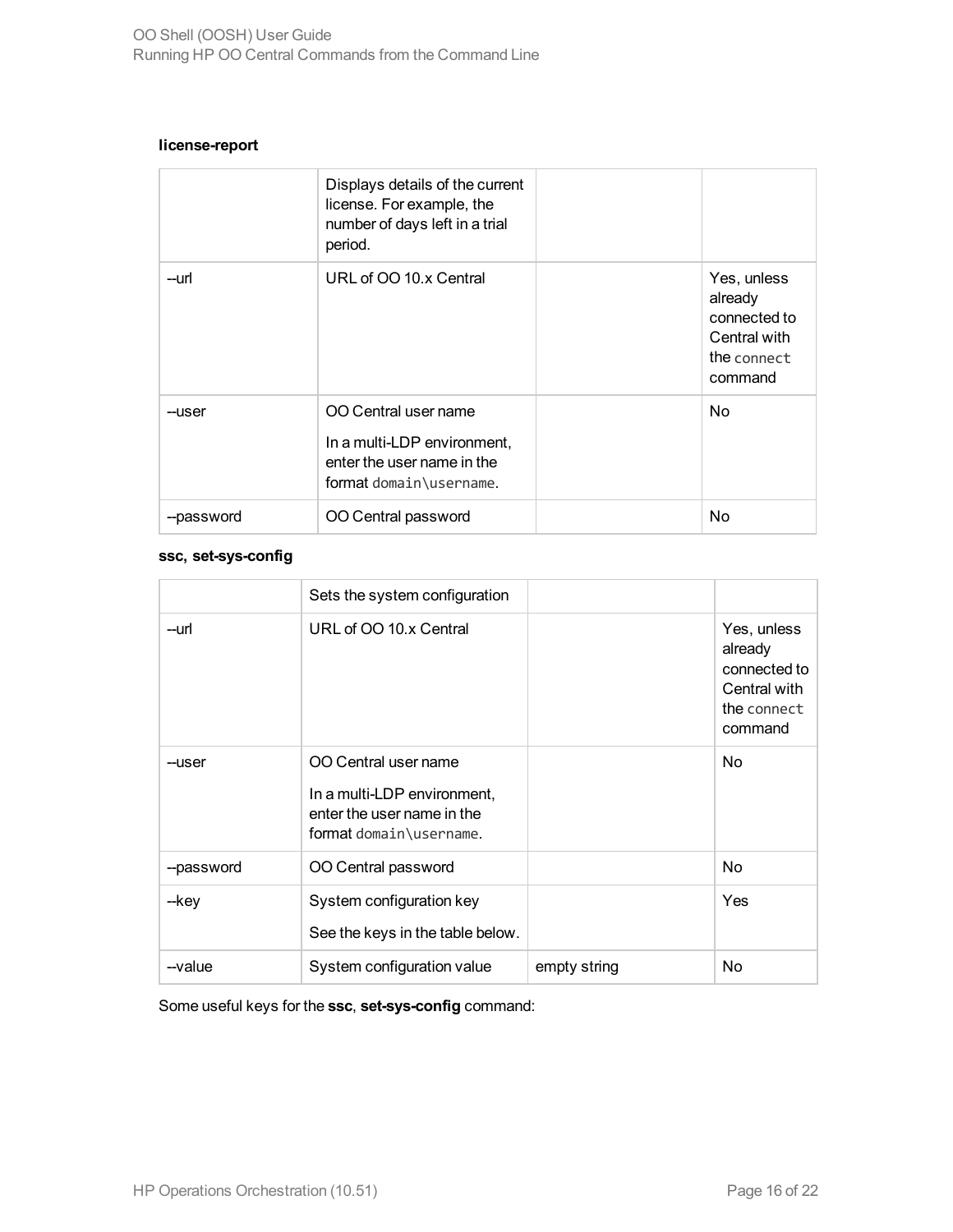| <b>Key</b>                                   | <b>Description</b>                                                                                                                                                                                              |
|----------------------------------------------|-----------------------------------------------------------------------------------------------------------------------------------------------------------------------------------------------------------------|
| xframe.options.<br>mode                      | Lets you configure how the X-Frame-Options response header is added to<br>outgoing responses.                                                                                                                   |
|                                              | Available values:                                                                                                                                                                                               |
|                                              | • SAMEORIGIN - only web pages containing iframes that come from the<br>same URI as OO will be allowed. This is the default value. If you are using<br>HP OO embedded in a browser, you may need to change this. |
|                                              | <b>DENY</b>                                                                                                                                                                                                     |
|                                              | NONE - no X-Frame-Options response header will be used.                                                                                                                                                         |
|                                              | • ALLOW-FROM - you can specify the specific URI from which the frames<br>will be allowed, by using the xframe.options.allow.from key.                                                                           |
|                                              | Note: Some versions of Chrome ignore the ALLOW-FROM value.<br>Therefore, it is not recommended to use it.                                                                                                       |
|                                              | Examples:                                                                                                                                                                                                       |
|                                              | set-sys-config --key xframe.options.mode --value DENY                                                                                                                                                           |
|                                              | set-sys-config --key xframe.options.mode --value SAMEORIGIN --<br>key xframe.options.allow.from --value http://www.example.com                                                                                  |
| xframe.options.a<br>llow.from                | If the value for xframe.options.mode is ALLOW-FROM, you must add the<br>xframe.options.allow.from key to specify the URI.                                                                                       |
|                                              | This value is considered only when the value for xframe.options.mode is<br><b>ALLOW-FROM.</b>                                                                                                                   |
| headless.interac                             | Lets you run flows interactively from other applications, such as BSM.                                                                                                                                          |
| tivity                                       | For example, when the value is true, the user that invokes an OO flow from<br>the BSM user infterface can run the flow interactively.                                                                           |
| Idaps.trustAllCer<br>tificates.isEnabl<br>ed | When the value is true, Central will trust any valid certificate from a secured<br>LDAP server without you needing to add it to the client.truststore.                                                          |
|                                              | When the value is false, you will need to add the certificates from the LDAP<br>servers used for LDAP authentication to the client.trustore. Central will not<br>trust them otherwise.                          |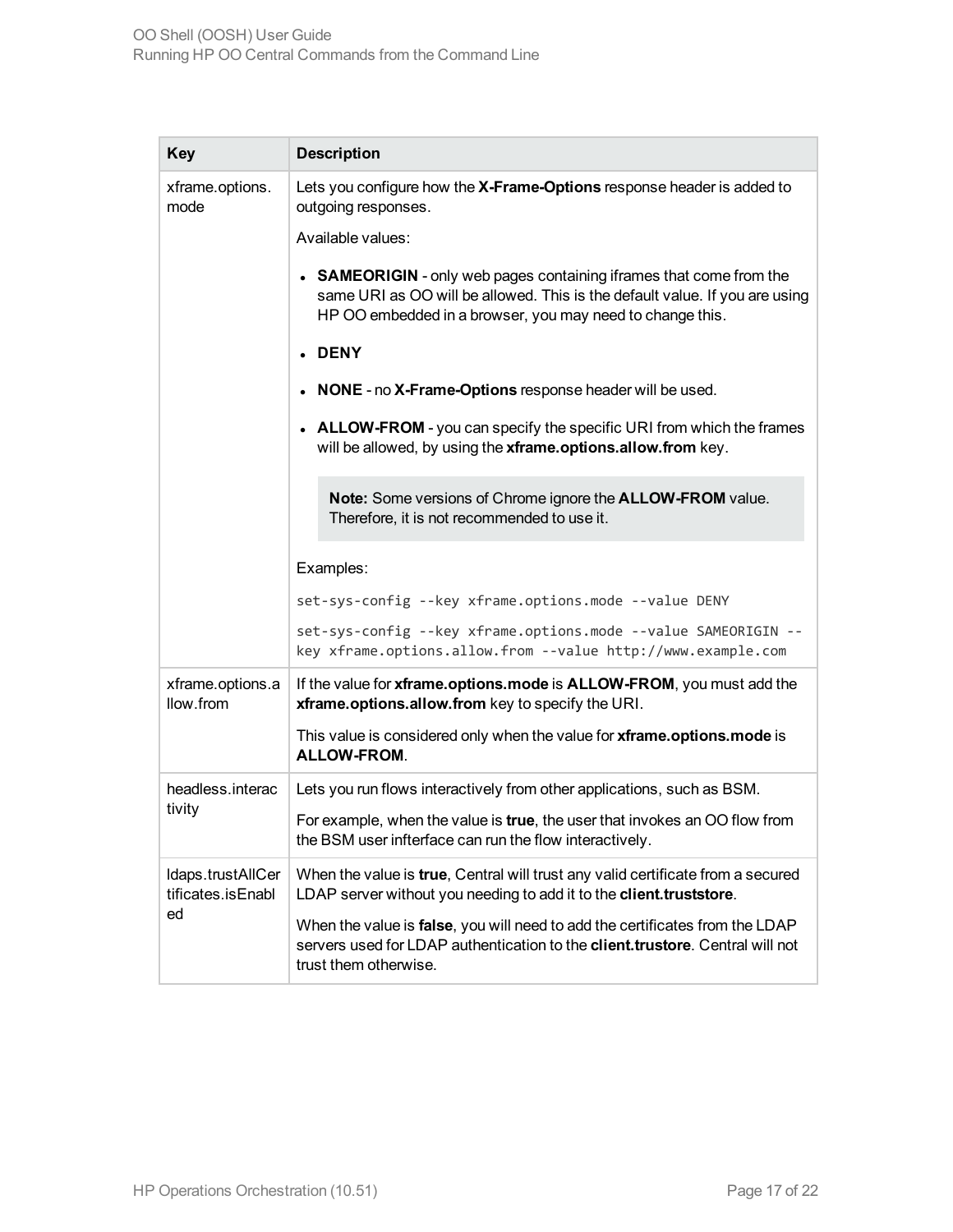| Key                             | <b>Description</b>                                                                                                                                                                                                                                                                                        |
|---------------------------------|-----------------------------------------------------------------------------------------------------------------------------------------------------------------------------------------------------------------------------------------------------------------------------------------------------------|
| x509.principal.lo<br>okup.field | This controls which certificate field is used to extract the username.<br>Possible values are:                                                                                                                                                                                                            |
|                                 | • subjectDN - represents the Subject field of the certificate, meaning that<br>HP OO keeps its default behavior and attempts to extract the username<br>from the <b>Subject</b> field. This is the default value.                                                                                         |
|                                 | • subjectAltNames.otherName.principalName-represents the User<br>Principal Name contained in the Other Name entry of the Subject<br>Alternative Names certificate extension. For CAC Authentication, it<br>might be required to use the value of the User Principal Name, so you<br>would use this value. |

#### **show connection**

### **historical-data-start-date**

|            | Sets the start date for the<br>import of historical data                                                     |                                                                                  |
|------------|--------------------------------------------------------------------------------------------------------------|----------------------------------------------------------------------------------|
| --url      | URL of OO 10.x Central                                                                                       | Yes, unless<br>already<br>connected to<br>Central with<br>the connect<br>command |
| --user     | OO Central user name<br>In a multi-LDP environment,<br>enter the user name in the<br>format domain\username. | <b>No</b>                                                                        |
| --password | OO Central password                                                                                          | N <sub>o</sub>                                                                   |
| -date      | The date from which to start<br>the import, in format<br>dd/MM/yyyy                                          | Yes                                                                              |

### **historical-data-status**

| Gets the status of historical |  |
|-------------------------------|--|
| data import                   |  |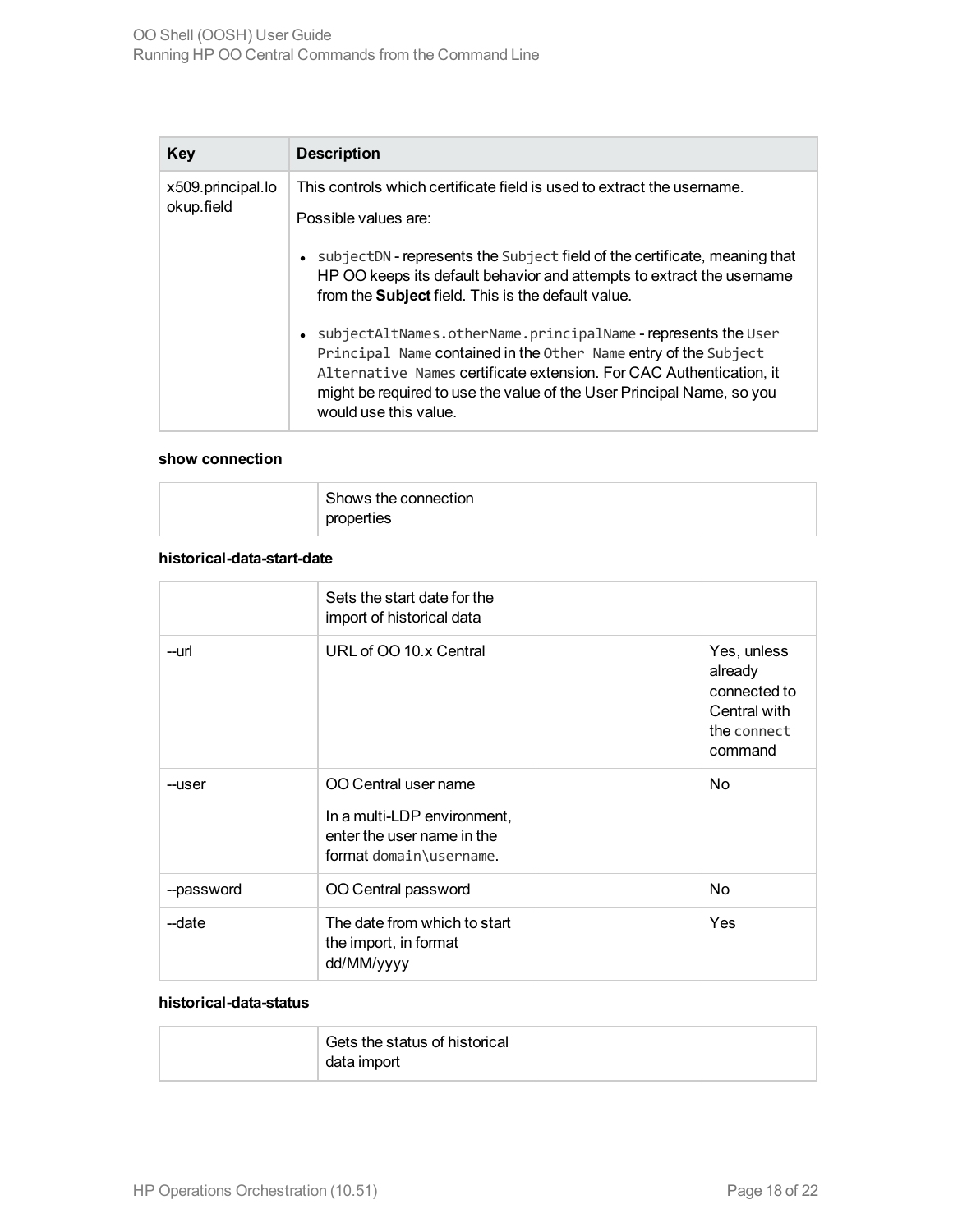| --url      | URL of OO 10.x Central                                                                                       | Yes, unless<br>already<br>connected to<br>Central with<br>the connect<br>command |
|------------|--------------------------------------------------------------------------------------------------------------|----------------------------------------------------------------------------------|
| --user     | OO Central user name<br>In a multi-LDP environment,<br>enter the user name in the<br>format domain\username. | <b>No</b>                                                                        |
| --password | OO Central password                                                                                          | <b>No</b>                                                                        |

### **import-historical-data**

|            | Imports the historical data of<br>deployed content with the data<br>defined in the 9.x server                |                                                                                  |
|------------|--------------------------------------------------------------------------------------------------------------|----------------------------------------------------------------------------------|
| --url      | URL of OO 10.x Central                                                                                       | Yes, unless<br>already<br>connected to<br>Central with<br>the connect<br>command |
| --user     | OO Central user name<br>In a multi-LDP environment,<br>enter the user name in the<br>format domain\username. | No.                                                                              |
| --password | OO Central password                                                                                          | No                                                                               |

### **import-permissions**

|       | Imports the permissions of<br>deployed content with the<br>permissions file |                                                                                  |
|-------|-----------------------------------------------------------------------------|----------------------------------------------------------------------------------|
| --url | URL of OO 10.x Central                                                      | Yes, unless<br>already<br>connected to<br>Central with<br>the connect<br>command |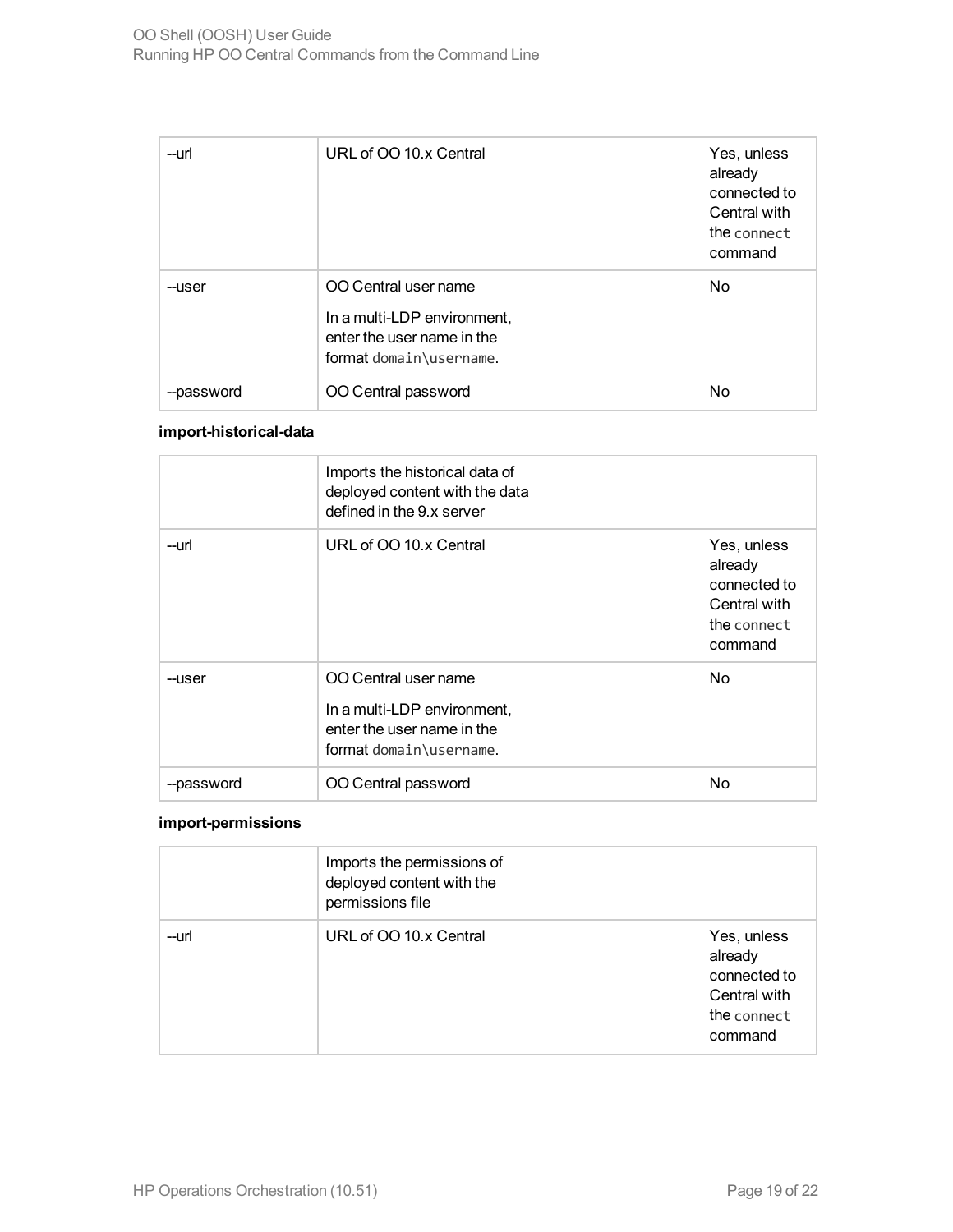| --user     | OO Central user name                                                                 | No |
|------------|--------------------------------------------------------------------------------------|----|
|            | In a multi-LDP environment,<br>enter the user name in the<br>format domain\username. |    |
| --password | OO Central password                                                                  | No |

### **import-schedules**

|            | Imports the schedules of<br>deployed content with the<br>schedules defined in the 9.x<br>server              |                                                                                  |
|------------|--------------------------------------------------------------------------------------------------------------|----------------------------------------------------------------------------------|
| --url      | URL of OO 10.x Central                                                                                       | Yes, unless<br>already<br>connected to<br>Central with<br>the connect<br>command |
| --user     | OO Central user name<br>In a multi-LDP environment,<br>enter the user name in the<br>format domain\username. | No.                                                                              |
| --password | OO Central password                                                                                          | No                                                                               |

#### **permissions-status**

|            | Gets a list of all the<br>permissions that were<br>imported so far                                           |                                                                                  |
|------------|--------------------------------------------------------------------------------------------------------------|----------------------------------------------------------------------------------|
| --url      | URL of OO 10.x Central                                                                                       | Yes, unless<br>already<br>connected to<br>Central with<br>the connect<br>command |
| --user     | OO Central user name<br>In a multi-LDP environment,<br>enter the user name in the<br>format domain\username. | N <sub>o</sub>                                                                   |
| --password | OO Central password                                                                                          | No.                                                                              |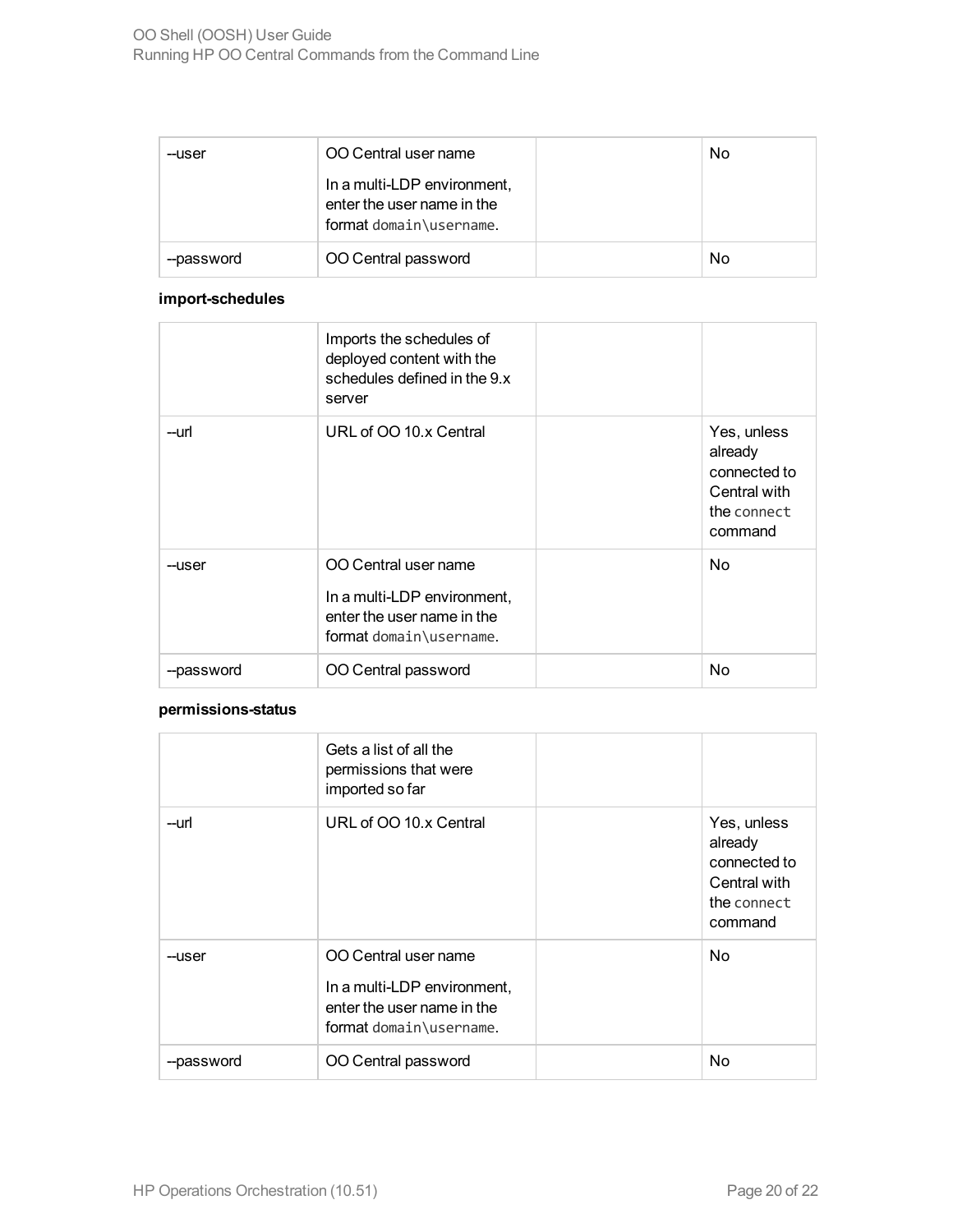| --output | Full path where the output | N0 |
|----------|----------------------------|----|
|          | should be written          |    |

#### **upload-permissions-file**

|            | Uploads the permissions file<br>created during content<br>upgrade                                                   |                                                                                  |
|------------|---------------------------------------------------------------------------------------------------------------------|----------------------------------------------------------------------------------|
| --url      | URL of OO 10.x Central                                                                                              | Yes, unless<br>already<br>connected to<br>Central with<br>the connect<br>command |
| --user     | OO Central user name<br>In a multi-LDP environment,<br>enter the user name in the<br>format domain\username.        | No.                                                                              |
| --password | OO Central password                                                                                                 | No                                                                               |
| -file      | The full path to the<br>permissions file, which is in<br>the Output folder of the<br><b>Content Upgrade Utility</b> | No.                                                                              |

**Note:** : After an upgrade from HP OO 9.x to 10.x (earlier than 10.02), using the HP OO Shell Utility to migrate historical data will get the result "Resolved" instead of "RESOLVED", as required in HP OO 10.x. This causes duplicates in the results distribution on the Dashboard. If this occurs, upgrade to the latest version of HP OO 10.x.